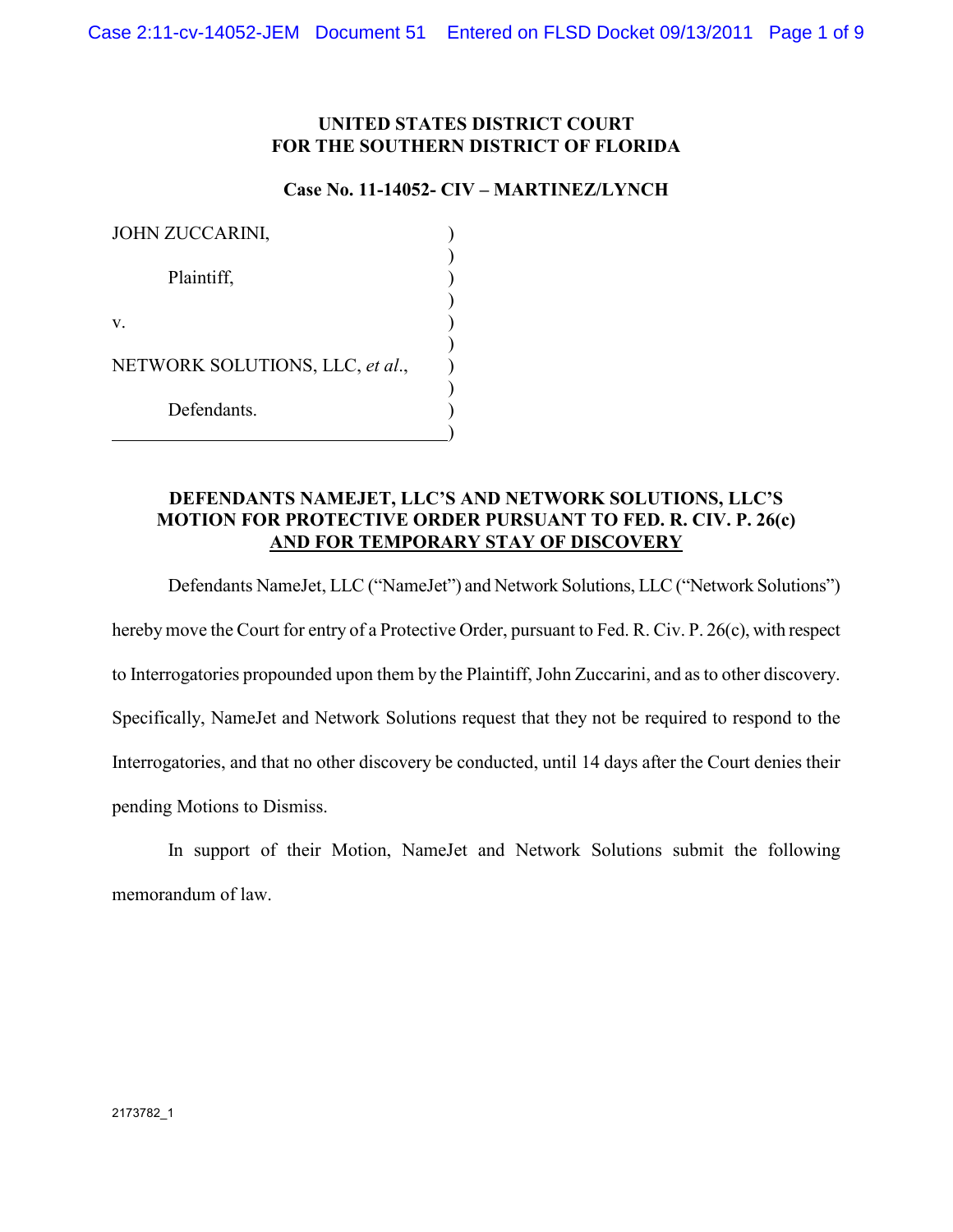#### **MEMORANDUM OF LAW**

### **I. INTRODUCTION**

On February 11, 2011, the *pro se* Plaintiff, John Zuccarini ("Zuccarini"), filed his Complaint in this action [Docket No. 1]. On March 16, 2011, NameJet timely filed a Motion to Dismiss for failure to state a claim, pursuant to Fed. R. Civ. P. 12(b)(6) [Docket No. 13]. That same date, Network Solutions filed a Motion to Dismiss for improper venue and failure to state a claim, pursuant to Fed. R. Civ. P. 12(b)(3) and 12(b)(6) [Docket No. 14]. These two Motions to Dismiss have been fully briefed and are pending this Court's ruling.

 In the meantime, NameJet and Network Solutions have participated in the scheduling conference and have provided their Initial Disclosures to Zuccarini,<sup>1</sup> at no small expense. Now, however, Zuccarini has served extensive Interrogatories on NameJet and Network Solutions. See Exhibit 1 (Interrogatories directed to NameJet, comprising 25 numbered Interrogatories); and Exhibit 2 (Interrogatories directed to Network Solutions, comprising 25 numbered Interrogatories).

 This case is just the latest in a litany of claims brought by Zuccarini against NameJet and Network Solutions, in multiple forums, arising out of a dispute that he has with a third party. In each prior case, Zuccarini has been unsuccessful. There is no reason to believe that this action will not meet the same fate as his prior claims – in fact, there is every reason to believe that this action will be

l

<sup>&</sup>lt;sup>1</sup> By agreement of the parties and as set forth in the parties Joint Scheduling Report [Docket No. 39], Initial Disclosures were not required to be filed until 14 days after denial of a Motion to Dismiss. Zuccarini then reneged on this agreement and threatened to file Motions to Compel. Having determined that it would be less expensive to provide Initial Disclosures than it would be to prepare an opposition to a motion to compel, NameJet and Network Solutions served their Initial Disclosures and put that matter to rest.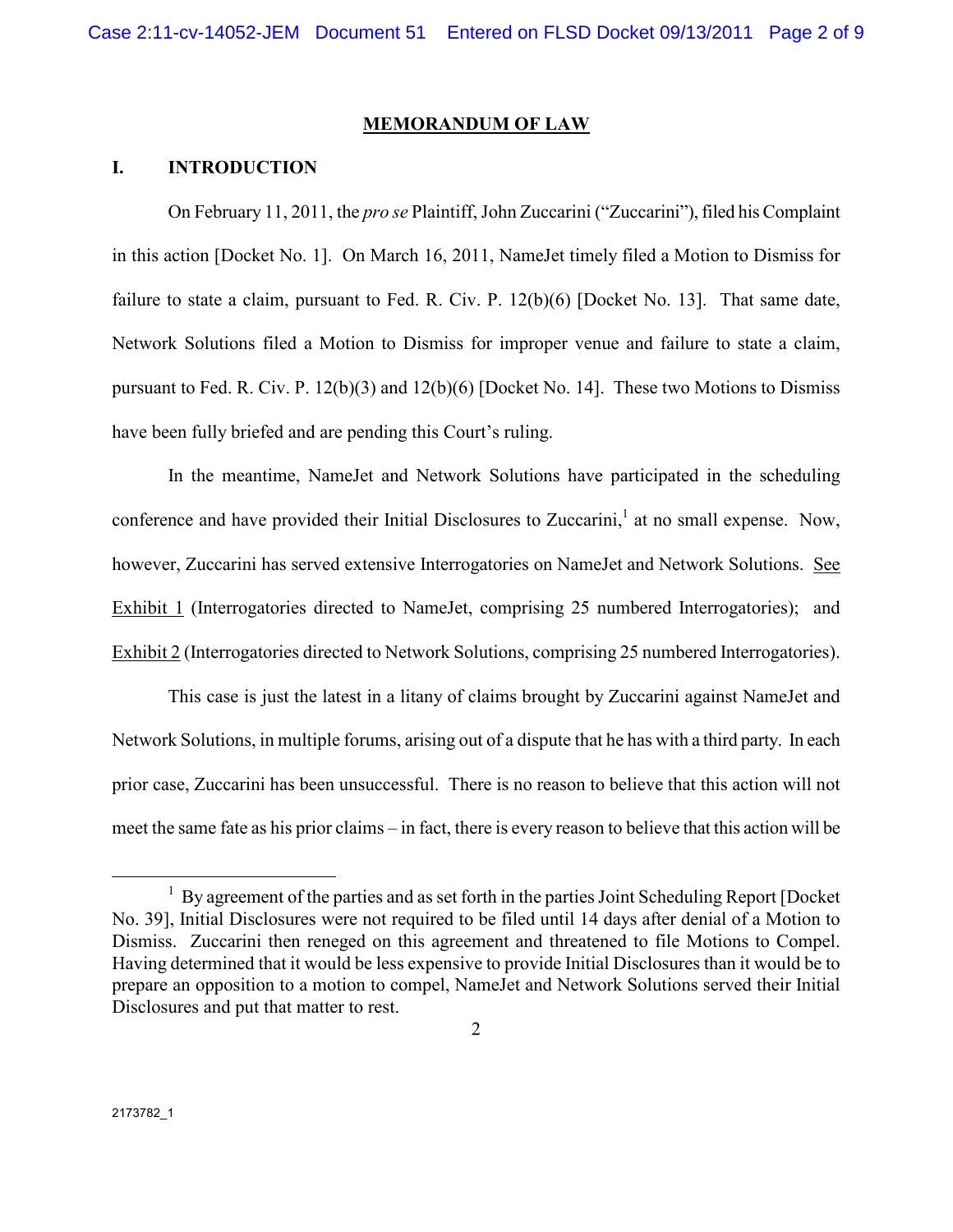dismissed in the near future. Accordingly, NameJet and Network Solutions respectfully submit that an order should be entered protecting them from the annoyance and undue burden and expense of responding to the 50 interrogatories propounded on them by Zuccarini, and that no other discovery be conducted until 14 days after the Court denies their respective Motions to Dismiss.<sup>2</sup>

### **II. FACTS**

Zuccarini is a defendant in a post-judgment collection proceeding pending in the United States District Court for the Northern District of California, styled Office Depot Inc. v. Zuccarini, et al., Case No. C-06-80356. In that action, the Court ordered Network Solutions (a non-party to the case) to transfer control of certain domain name registrations to a Receiver appointed by the Court. Of course, Network Solutions complied. More than two years later, the Receiver abandoned – by not renewing – 14 of those domain name registrations. These domain name registrations subsequently were auctioned in accordance with Network Solutions' agreement with the Receiver, using NameJet's auction platform. Zuccarini is angry that the 14 domain name registrations were abandoned and not renewed by the Receiver, and criticizes Network Solutions for complying with the California Federal Court's transfer order, which he feels was unjust and outside the Court's jurisdiction.<sup>3</sup> But Zuccarini has misdirected his anger – which if justified would properly be directed to the Receiver – and has repeatedly sought relief against NameJet and Network Solutions:

 $\overline{a}$ 

 $2$  If by doing so, there is a need to extend the cutoff for the completion of discovery, NameJet and Network Solutions likewise request that the Court provide the parties such an extension.

<sup>&</sup>lt;sup>3</sup> The United States Court of Appeals for the Ninth Circuit disagreed with Zuccarini on this point, which he seeks to relitigate in the instant action. See *Office Depot, Inc. v. Zuccarini*, 596 F.3d 696 (9th Cir. 2010).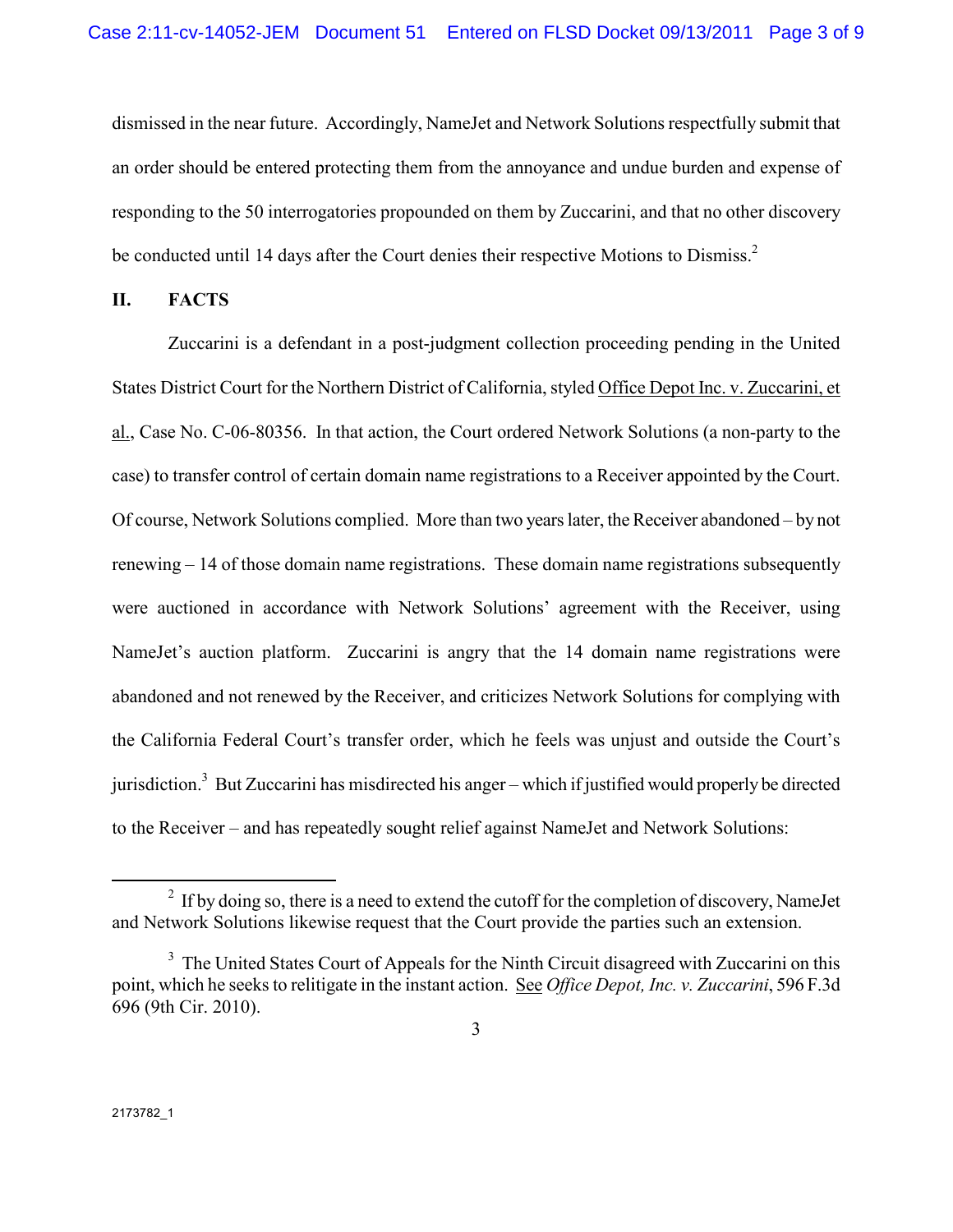- First, Zuccarini sought injunctive relief against NameJet and Network Solutions in the United States District Court for the Northern District of California. His request for injunctive relief was denied. See Exhibit 3 (Order dated June 15, 2010).
- Second, Zuccarini filed an action against NameJet, Network Solutions, and VeriSign, Inc. in this Court. The action was transferred to the United States District Court for the Eastern District of Virginia. See Exhibit 4 (Order dated November 18, 2010).
- Third, the United States District Court for the Eastern District of Virginia dismissed Zuccarini's complaint, warning Zuccarini that a frivolous appeal could result in sanctions pursuant to Fed. R. Civ. P. 11. See Exhibit 5 (Order dated January 14, 2011).
- Fourth, Zuccarini filed a Motion for Relief Pursuant to Rule 60(b) in the United States District Court for the Eastern District of Virginia. The Court denied Zuccarini's motion, finding it to be "as equally groundless and devoid of merit as his original Complaint." See Exhibit 6 (Order dated January 19, 2011).

Swayed by neither his repeated prior losses nor the doctrine of *res judicata*, Zuccarini filed the instant action, and now is demanding that NameJet and Network Solutions respond to his 50 Interrogatories before the Court has ruled on their Motions to Dismiss.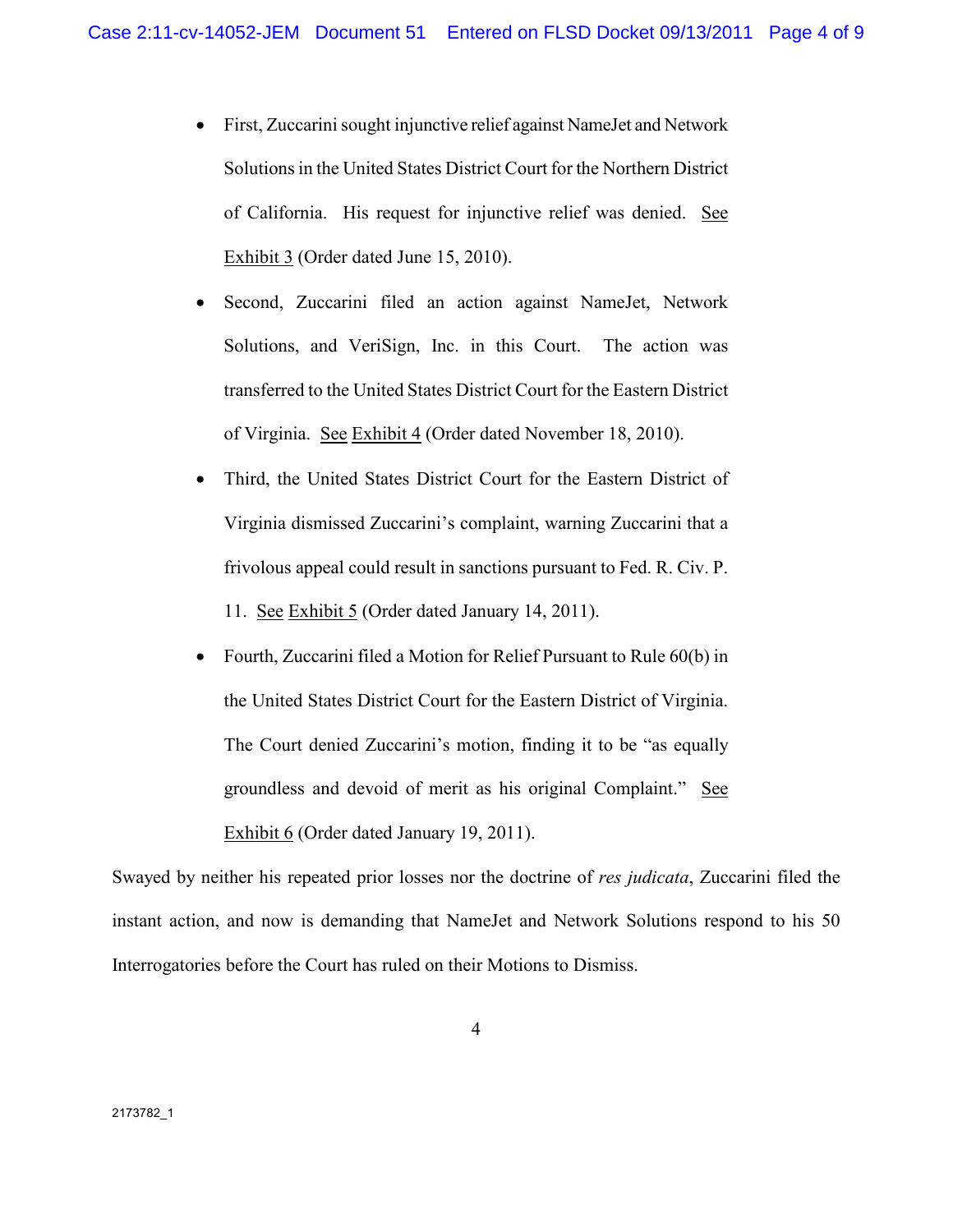## **III. ARGUMENT**

"The Eleventh Circuit has held that the District Court has the responsibility to manage the discovery process in a manner that avoids abuse of the process and prejudice to the parties." Staup v. Wachovia Bank, N.A., 2008 WL 1771818, \*1 (S.D. Fla., Apr. 16, 2008) (citing Chudasama v. Mazda Motor Corp.*,* 123 F.3d 1353 (11th Cir. 1997)). "Facial challenges to the legal sufficiency of a claim or defense, such as a motion to dismiss based on failure to state a claim for relief, should . . . be resolved before discovery begins." Chudasama, 123 F.3d at 1367. "The court's duty in this regard becomes all the more imperative when the contested claim is especially dubious." Id. See also, Appleton v. Intergraph Corp., 2008 WL 2302671, \*1 (M.D. Ga., May 29, 2008) (granting a motion to stay discovery pending resolution of a motion to dismiss because "in ruling on the Motions, the Court will consider the allegations in the pleadings to be true, and therefor no issues of fact will need to be resolved"); McCabe v. Foley, 233 F.R.D. 683, 685-87 (M.D. Fla. 2006) (granting motion to stay discovery pending resolution of a motion to dismiss).

Zuccarini's claims here are of the "especially dubious" type referenced by the Eleventh Circuit in Chudasama. He has brought claims against NameJet and Network Solutions arising out of the same facts, repeatedly and in multiple forums. He has been warned by the United States District Court for the Eastern District of Virginia that he might be sanctioned for bringing these claims, and that his claims were "groundless and devoid of merit." And yet he persists. NameJet and Network Solutions have suffered mightily in terms of time and treasure in defending themselves – from coast to coast – against Zuccarini's baseless litigation. They have been, and continue to be, harassed by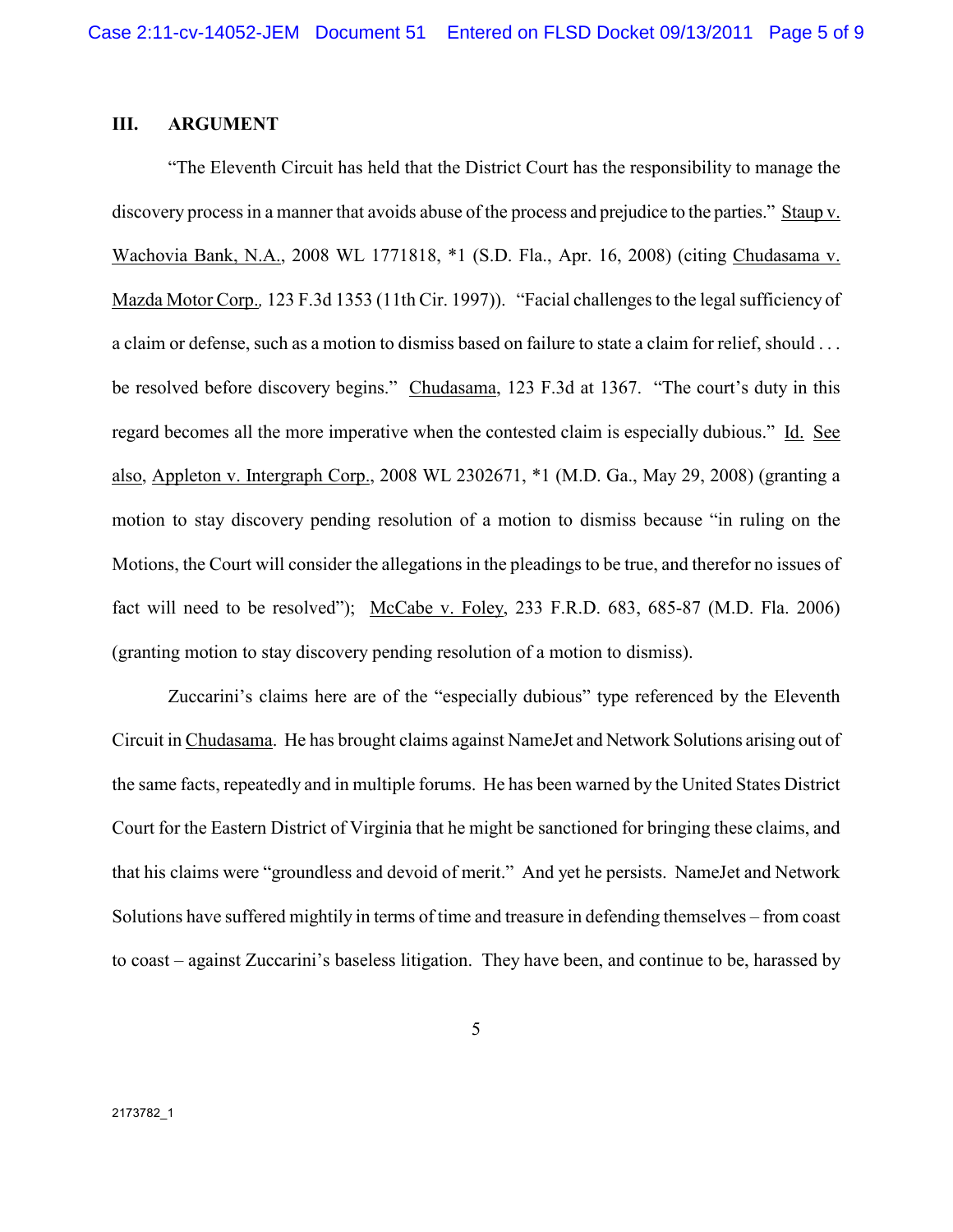Zuccarini because Network Solutions complied with a Court order and then complied with its agreement with the Court-appointed receiver. Zuccarini's position in this litigation, cut to its core, is that NameJet and Network Solutions should have thumbed their noses at the California Federal Court's Order and then ignored their agreement with that Court's Receiver. It is hard to comprehend a less meritorious case. Under these circumstances, NameJet and Network Solutions should be spared the additional expense and exertion that would attend having to respond to discovery requests and otherwise engage in the discovery process at this time. It will serve no purpose, other than to cause annoyance and undue burden and expense upon NameJet and Network Solutions.

#### **IV. CERTIFICATION PURSUANT TO LOCAL RULE 7.1(A)(3)**

 The undersigned mad a reasonable good faith attempt to resolve the issues raised by this Motion without Court action. Specifically, on September 1, 2011, the undersigned sent a letter to Zuccarini, asking that he agree to stay all discovery until after the Court rules on the pending Motions to Dismiss. Zuccarini refused this request by email on September 1, 2011.

### **V. CONCLUSION**

For the reasons set forth below, NameJet and Network Solutions respectfully request that the Court enter an order staying discovery until 14 days after the Court enters an order denying NameJet's and Network Solutions' pending Motions to Dismiss.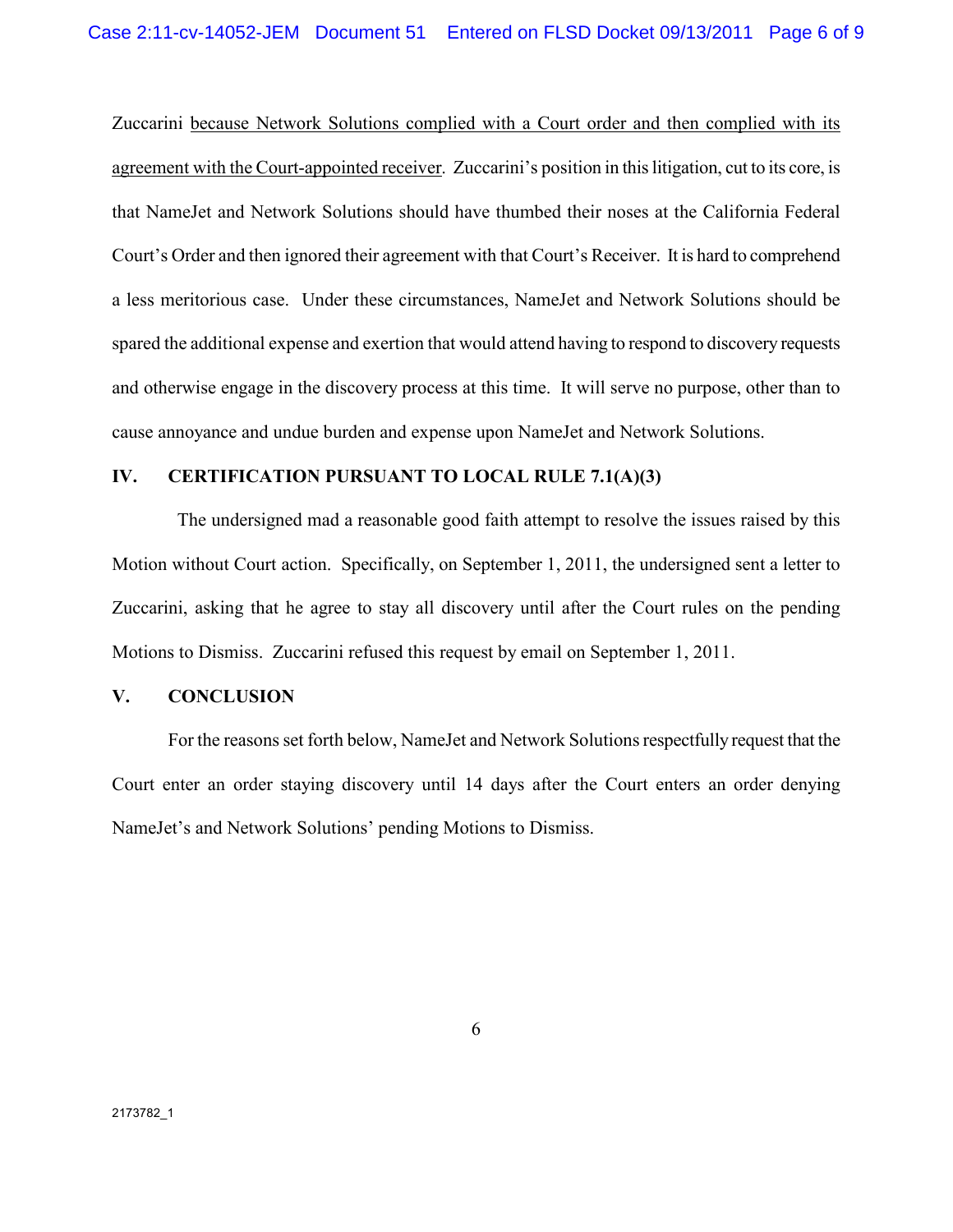/s/ Jamie M. Roos Jamie M. Roos Florida Bar No. 0694231 Stein, Sperling, Bennett, De Jong, Driscoll & Greenfeig, P.C. 25 West Middle Lane Rockville, Maryland 20850 Tel.: (301) 838-3326 Fax: (301) 354-8326 jhertz@steinsperling.com

Attorneys for NameJet, LLC and Network Solutions, LLC

 /s/ Timothy B. Hyland Timothy B. Hyland Admitted *pro hac vice* Stein, Sperling, Bennett, De Jong, Driscoll & Greenfeig, P.C. 25 West Middle Lane Rockville, Maryland 20850 Tel.: (301) 838-3314 Fax: (301) 354-8314 thyland@steinsperling.com

Attorneys for NameJet, LLC and Network Solutions, LLC

7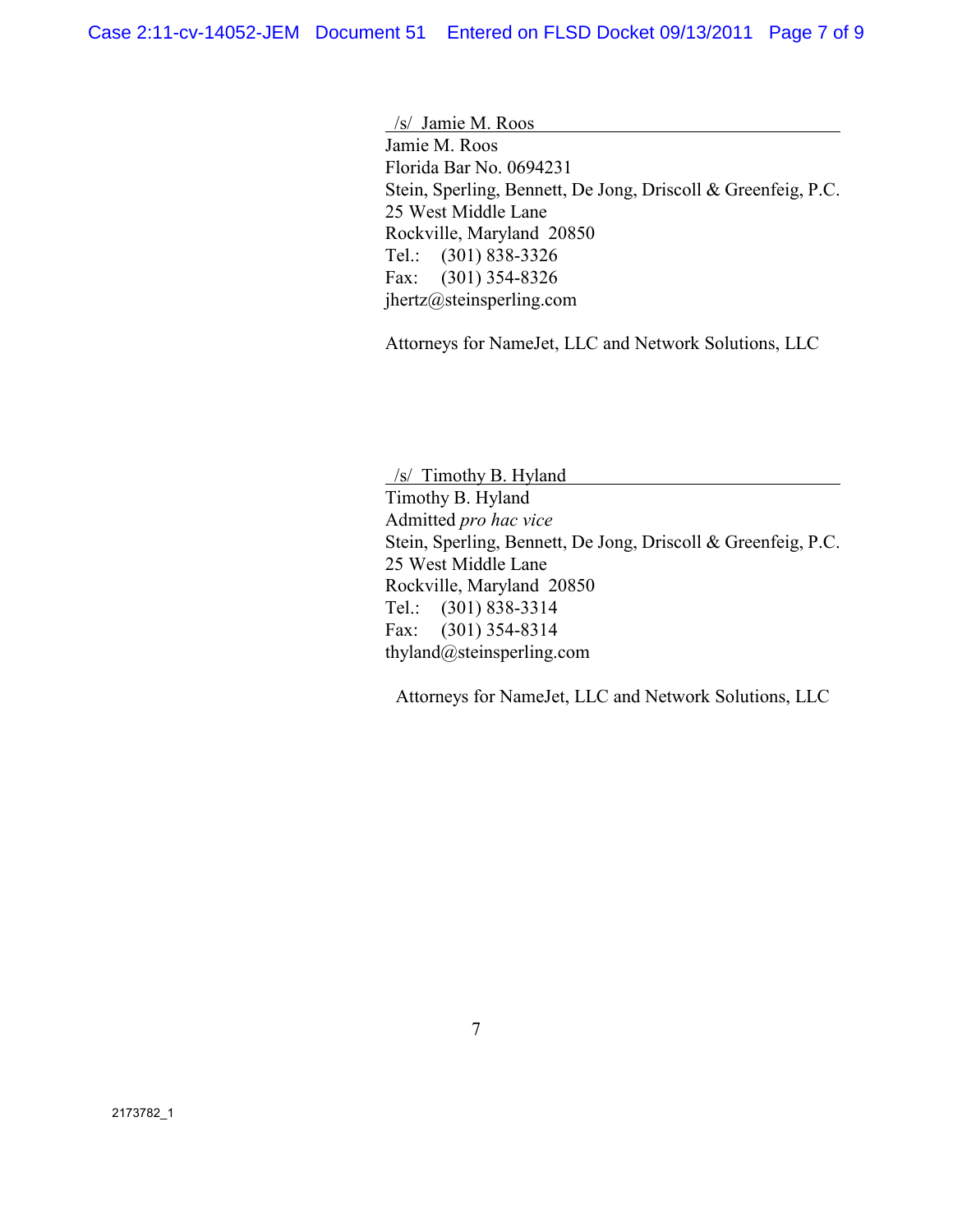### CERTIFICATE OF SERVICE

I HEREBY CERTIFY that that on this 13th day of September, 2011, I electronically filed the foregoing document with the Clerk of Court using CM/ECF. I also certify that the foregoing document is being served this day on the Pro Se Plaintiff and all counsel of record on the attached Service List in the manner specified, either by transmission of Notices of Electronic Filing generated by CM/ECF or in some other authorized manner for those counsel or parties who are not authorized to electronically receive Notices of Electronic Filing.

> /s/ Jamie M. Roos Jamie M. Roos